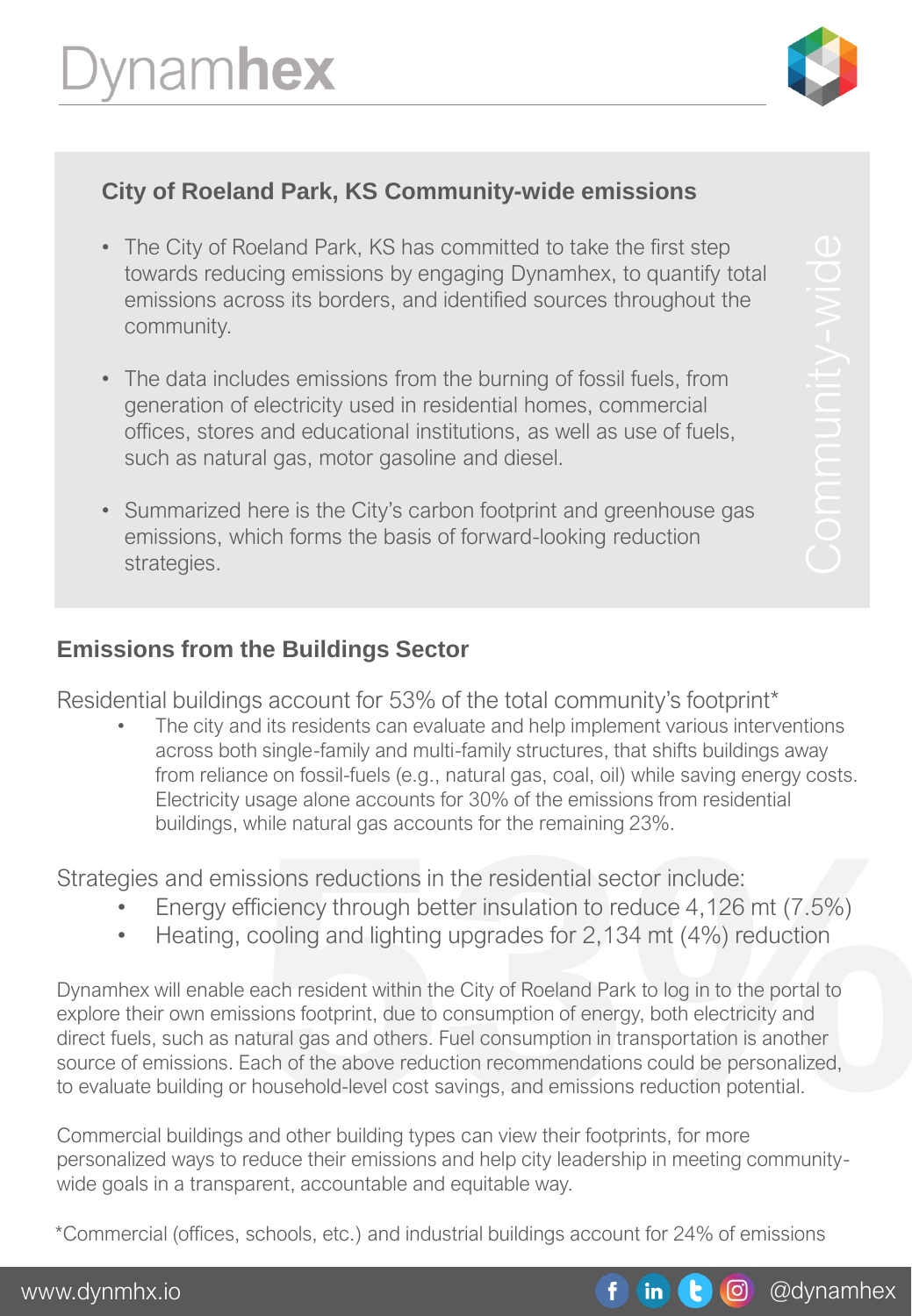

## **50% of community-wide emissions come from the power sector\*:**

• Key partnerships with the local utility is critical to understand and project emission reductions, as nearly half of all emissions the city was due to the choice of fuel feedstock used in electricity generation.

## **Aggregate emissions due to energy production**

grams, such as more renewable energy can significantly<br>or the district. Evergy plans on reducing the carbon content<br>e next few years by increasing their mix's share of<br>iift in mix could lead to almost 2,000 (3.6%) metrics The power grid programs, such as more renewable energy can significantly reduce emissions for the district. Evergy plans on reducing the carbon content of its power over the next few years by increasing their mix's share of renewables. This shift in mix could lead to almost 2,000 (3.6%) metrics of reduction by 2025.

Additionally, almost 6,400 (12%) metric tons of emissions can be reduced if residential and commercial buildings adopted rooftop solar, instead of using grid-based electricity, much of which is produced from fossil-fuel generation.

\*Power sector emissions are summative with building and other sectors that consume power

## **Emissions from Transportation**

23% of the City of Roeland Park's emissions are due to the burning of motor gasoline and diesel which are used to power different vehicles within the city's borders.

**Emissions from Transportation**<br>23% of the City of Roeland Park's emissions are due to the burnin<br>gasoline and diesel which are used to power different vehicles wit<br>borders.<br>Transitioning passenger and vehicles from conven Transitioning passenger and vehicles from conventional internal-combustion engines to electric models that produce zero tailpipe emissions, is a way to reduce transportation-related emissions. Another way is to encourage more biking and walking, as well as carpooling on trips with mutual destinations.